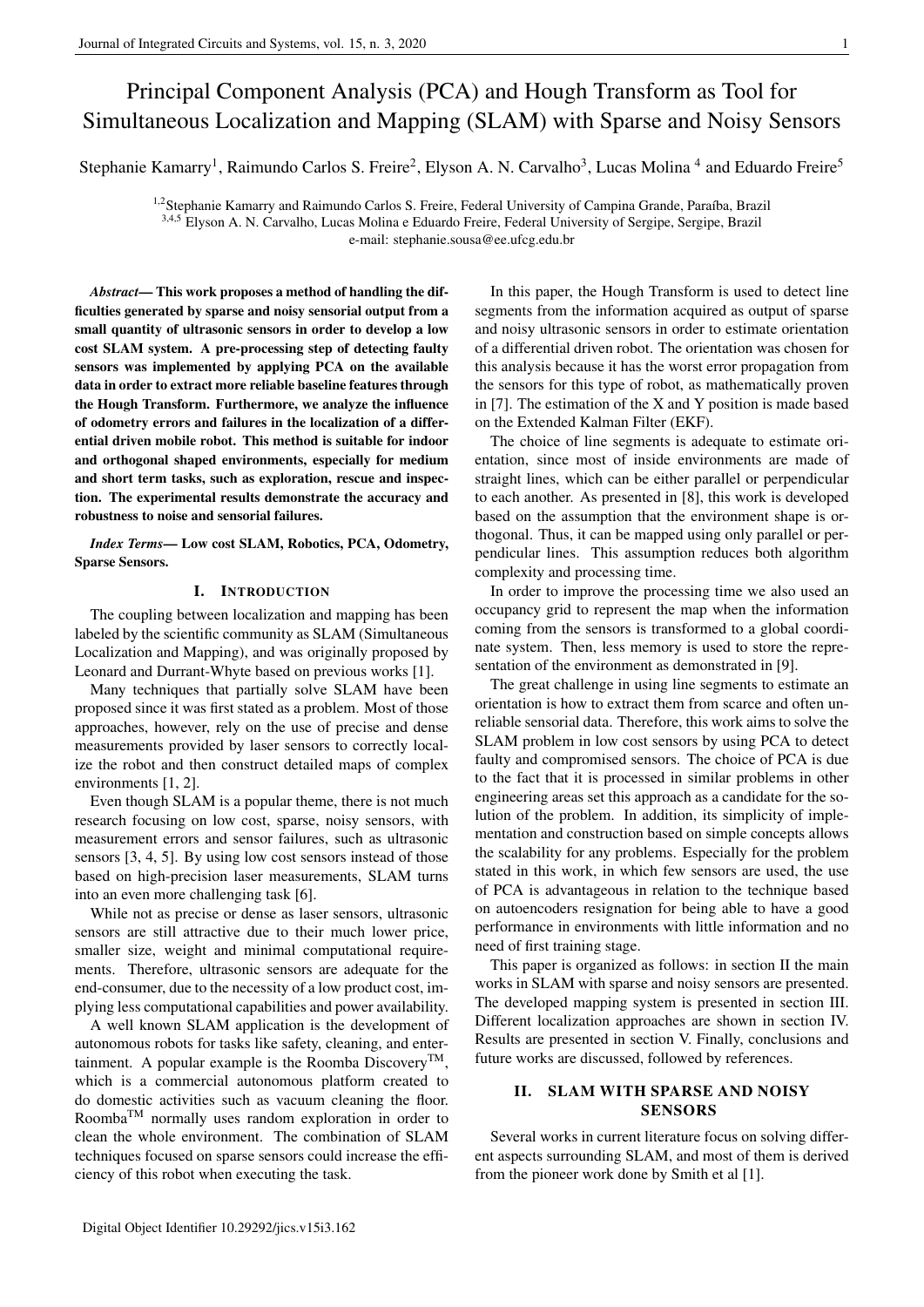Most of SLAM frameworks using proximity sensors concentrate on laser scanners [1, 2, 10, 11]. These sensors perform precise and dense measurements, reducing the negative effect of failures and uncertainties. However, these sensors are notsuitable for low cost applications, being the ultrasonic ones demanded for that.

Burguera [3] proposed a localization strategy based on scan matching through and extension of the ICP (Iterative Closest Point) algorithm for ultrasonic sensors. In this approach, the sensors' readings are grouped to overcome their low density and the whole trajectory of the robot during the grouping process is then corrected after. In Burguera's work, however, the low angular resolution and noisy behavior of ultrasonic sensors are not taken into consideration.

The vinySLAM method [4] is used for robots that provide information about proximity to nearby obstacles with a laser scanner and it is supposed to be used in an indoor environment. The algorithm is proposed based on the MonteCarlo scan matcher and the random walk approach.

To extract only reliable information from the sensors, Rencken [2] classifies landmarks as hypothetical, experimental, or confirmed. The biggest drawback of this technique is the amount of memory needed to store all the data and the resulting delay to confirm every information.

other probabilistic approach was proposed by Tardós [13]. Zunino and Christen [12] solved SLAM by using an Extended Kalman Filter (EKF) while presenting a method to detect failures of the EKF and recover from them. An-In their work, maps are grouped in such a way that allows for the construction of a limited size sequence of independent stochastic maps, and then combining these maps in a globally consistent manner.

Recently, Schröter, Böhme and Gross [14] presented a probabilistic map correspondence approach using the Rao-Blackwellized Particle Filter (RBPF), which enabled them to solve SLAM using low resolution ultrasonic sensors. The problem of this technique is the fact there is no way to recover information when a particle is lost.

In [15] a mapping system suitable for small mobile robot is presented. They used occupancy grid mapping by an optimized Backtracking Occupancy Grid-Based Mapping. The robots are equipped with infrared proximity sensores, ultrasonic beacon system and encoders. The algorithm also optimizes exploration of the surrounding. A similar approach using occupancy grid was proposed by Khan [16].

Most approaches address the problem of bad sensorial information in SLAM through probabilistic filters or data grouping [5]. In the first case, algorithms tend to be computationally intensive and not produce consistent estimates. For the second case, grouping sensorial data to reduce its sparsity creates an unavoidable delay: information is unavailable for the system during the grouping interval. Considering these facts, this work aims for a simple alternative with low computational and monetary cost to deal with sparse, limited, and faulty sensors with neither probabilistic methods nor data grouping techniques, thus solving the problem and updating the map in real time.

#### III. PCA BASED MAPPING

The sensorial data quality is a factor with direct influence over a mapping system. Thus, processing this information in order to identify reliable outputs has to be the first step when solving the mapping problem. Then, the way to represent the map must be adequately chosen, since it greatly affects error detection.

As developed in a previous work [17], unreliable measurements can be detected using PCA. This technique is based on the idea that there exists a high correlation between sensor readings, being this correlation modified in case of anomaly. This way, it is possible to determine when anomalies happen in any sensor by observing the correlation matrix of sensorial data over time. Once a faulty sensor is detected, its reading is temporarily ignored during the map construction.

Aiming to detect faulty sensors, the proposed method consists first of finding an unreliable measurement and weighting this problem, then localizing the corresponding sensor and temporarily discarding its outputs, if needed.

In the experiments performed, 32 distance sensors were used to acquire data regarding the position of obstacles in the environment. At each sensor measurement, the 32 samples collected are organized as a vector according 1

$$
V[k] = [x_1, \dots, x_n, y_1, \dots, y_n, X, Y, \theta]^T,
$$
 (1)

such that k indicates the time of measurement,  $x_n$  represents the coordinate  $x$  of sensor measurement  $n$ , represented in the robot coordinate system, and  $y_n$  represents the coordinate  $y$ of sensor measurement  $n$ , in the robot coordinate system and the variables  $X, Y, \theta$  represent the robot pose in the environment coordinate system obtained from the encoder.

For PCA application, a matrix *M* is constructed (2) from the samples collected by the sensors (1), as follows

$$
M = (V[k] \quad V[k+1] \quad \dots \quad V[k+t]) \tag{2}
$$

Rewriting according to the elements  $m_{i,j}$ :

$$
M = \begin{pmatrix} m_{1,1} & m_{1,2} & \dots & m_{1,t} \\ m_{2,1} & m_{2,2} & \dots & m_{2,t} \\ \vdots & \vdots & \ddots & \vdots \\ m_{l,1} & m_{l,2} & \dots & m_{n,t} \end{pmatrix}
$$
 (3)

the dimension is  $l \times t$ , such that t is the number of measurements considered (number of  $V$  vectors collected) and  $l$  is the size of the V data vector, that is  $2n + 3$ .

In this work, measurements are analysed using PCA from three distinct moments. This value was determined experimentally as the smallest number of samples that allowed the detection of anomalies in sensory measurements without introducing a delay in the system.

The average array data *M* must be subtract, generating a new data matrix, *G*, with zero mean and same dimension of *M*.

The next step is to calculate the covariance matrix of *G* and then extract their eigenvectors and eigenvalues. The eigenvalues represent the energy of the associated eigenvectors, where each eigenvector represents each component that composes the data.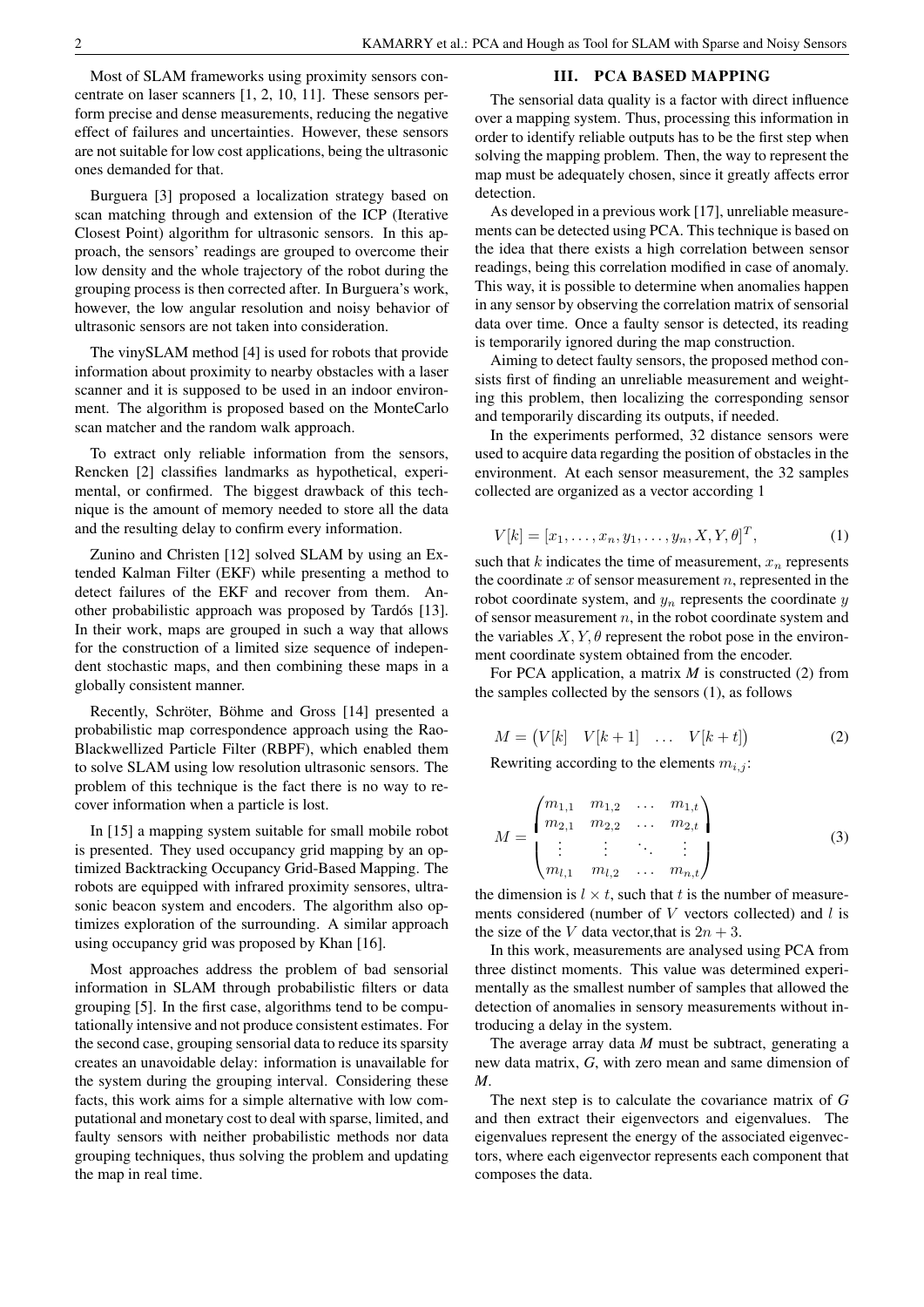Calculating the eigenvalues, the highest energy component is then used to construct a matrix  $\hat{M}$ . This matrix is a more representative and usually more compact transformation of observations, i.e. it is a projection of data in the most relevant direction - the main component.

To quantify the anomalies detected by the PCA, the *MSPE* (Mean Square Prediction Error) (4) of the matrix  $M$  relative to the original data matrix *M*.

$$
MSPE = \frac{\sum_{i=1}^{n} \sum_{j=1}^{n} (m_{i,j} - \hat{m}_{i,j})^2}{nm}
$$
(4)

In this work, measurements are analysed using PCA on data from three distinct moments. After the PCA step, errors are quantified with MSPE (Mean Square Prediction Error), such that the resulting MSPE from each block influences the calculation of the next MSPE. After three blocks (of three instants each) the anomalies are determined. Corrupt measurements are separated by using an experimentally determined threshold. As a result of this separation, all problematic information is ideally excluded, generating a new matrix from reliable data. This procedure has to happen in real time.

The idea of inserting a pre-processing step is based on the need of identifying faulty sensors such that their outputs wouldn't influence the mapping process.

In the next step, all doubtful information identified is discarded and not used to construct the map. Then, regular grids are used to represent the ambient, discretizing only trustful data. After the first nine time intervals, the proposed method is applied.

### IV. LOCALIZATION

Proper localization of a mobile robot consists in finding its position and orientation in space, given a time interval. Mobile robot localization can be divided in two categories: relative or absolute localization [18].

Relative localization methods use previous localization data to estimate the current position. Odometry and inertial navigation are based on this principle [18]. Due to its low cost, odometry is widely used in wheeled mobile robots.

For differential driven robots, two incremental encoders are coupled to each motor in order to measure rotations of the corresponding wheel. By knowing the kinematic equations and parameters, encoder measurements can be used to ideally determine the position and orientation at any time if the starting localization is known [19].

Even though odometry is extensively used due to its simplicity, this technique can be exposed to types of errors that can be identified as either systematic or random.

Systematic errors are those caused by uncertainties in the robot's kinematic model, used to transform encoder measurements in position and orientation. This kind of error can have a significant impact on the behavior of the robot, greatly distorting localization over time, since it accumulates. In the other hand, random errors are caused by unexpected situations such as wheel slippage, ground imperfections or other similar fenomena.

Since it's not only constantly present, but also cumulative, systematic error has the greatest influence over the robot's

Absolute localization is able to provide a past-independent estimate of the robot's localization, not depending on integration. Different to relative measurements, errors present in this method don't grow indefinitely. In this case, the robot's position is derived from either maps or landmarks.

In the previous work [17], the localization was based on a map, but different to traditional methods, this map was previously unknown. Furthermore, there were no artificial landmarks, facilitating application of the method in any environment. The sensor measurements acquired from each time step were processed by the PCA so that data could be used to construct the global map.

Initially, the first representation of the global map is defined, by transforming the outputs of ultrasonic sensors (sparse and noisy) in the first time step. For that purpose, the information is pre-processed using the technique explained in the previous section. When measurements are tagged as reliable, data is transformed to the global coordinate frame (5) in  $t = 1$ , through a simple change of coordinate system. At this moment, all odometry is reliable since there was no error accumulation and the initial pose is known.

$$
Data_{global}(t) = R \times \left[ \begin{array}{c} X_{data}(t) \\ Y_{data}(t) \end{array} \right] + \left[ \begin{array}{c} X_{odom}(t) \\ Y_{odom}(t) \end{array} \right] (5)
$$

such that  $Data_{global}$  represents positions in the global reference frame,  $X_{data}$  and  $Y_{data}$  are X and Y positions in the robot's reference frame,  $X_{odom}$  and  $Y_{odom}$  together form the robot's position in the environment measured from odometry, and R is the rotation matrix obtained from (6).

$$
R = \begin{bmatrix} \cos(\theta_{odom}(t)) & \sin(\theta_{odom}(t)) \\ -\sin(\theta_{odom}(t)) & \cos(\theta_{odom}(t)) \end{bmatrix}
$$
 (6)

After transformed to the global coordinate system, this data is stored in an occupation grid with 1cm resolution. As shown in [17], the proposed method is not influenced by the grid resolution. Therefore, the choice of resolution for this work was done experimentally. The occupation is binary, that is, if there is a point inside a cell, it is considered as occupied (1). Otherwise, it is empty (0).

In possession of an initial representation of the map, the SLAM process starts. In each step, measurements from sensors are transformed to the global reference frame by knowing the current position (5). However, instead of using (6) to find the rotation, the system of absolute localization is used to estimate  $R_{esti}$  (7).

$$
R_{esti} = \begin{bmatrix} \cos(\theta_{esti}(t-1)) & \sin(\theta_{esti}(t-1)) \\ -\sin(\theta_{esti}(t-1)) & \cos(\theta_{esti}(t-1)) \end{bmatrix}
$$
(7)

where  $\theta_{esti}$  the estimated orientation. To calculate it, the Hough Transform is used to find lines from both the global map and sensor measurements.

The orientations of these lines are compared to each other. The least change in orientation ( $\Delta\theta$ ) gives the variation from previous to current orientation (8).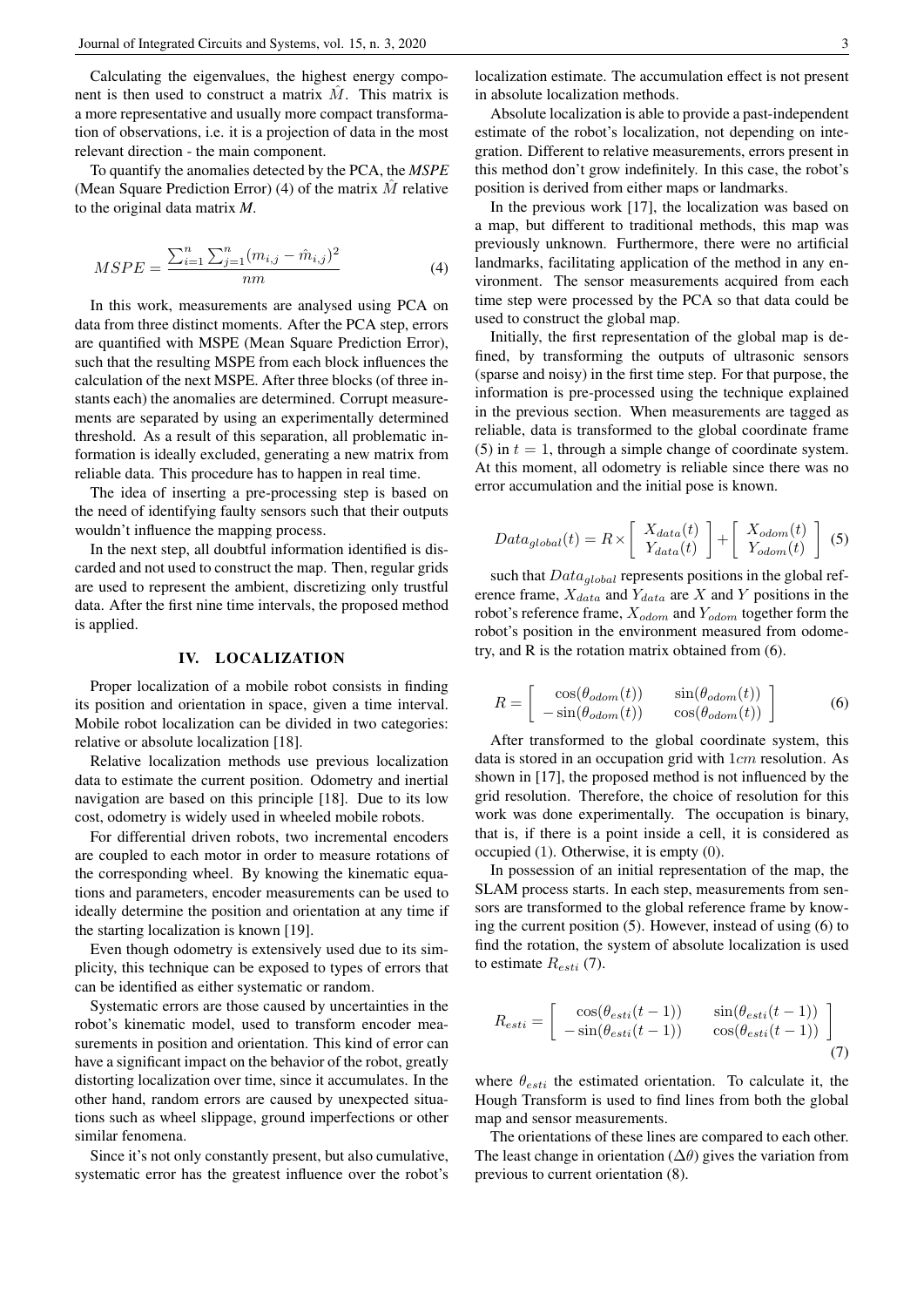$$
\theta_{esti}(t) = \theta(t-1) + \Delta\theta \tag{8}
$$

As proven in [7], orientation is the measurement with greatest error propagation for odometry, in the case of a differential track robot. This can be corrected with the developed technique.

To assure there are no rough estimations, a safety step verifies if  $\Delta\theta$  is lesser than a threshold defined using the maximum robot speed. When this condition is not satisfied, the previous orientation is maintained (9).

$$
\theta(t) = \theta(t - 1) \tag{9}
$$

In order to reduce processing time, the whole map is not used to compare the data, but only a portion of it closest to the robot, defined as a circle with radius  $r$ . This can be done since the robot navigates in a limited speed and ultrasonic sensors have a limited range (10).

$$
r = V_{mx} \times \triangle t + \alpha \tag{10}
$$

such that  $V_{mx}$  is the maximum speed of the robot,  $\Delta t$  is the time between samples, and  $\alpha$  is the range of the ultrasonic sensors.

The proposed method was tested together with a simple exploration strategy, with results presents in the next section.

## V. RESULTS

Simulation tests were developed to validate the method proposed in this work. In these experiments, a differential drive robot with 32 sparse and noisy ultrasonic sensors navigated with limited speed in an unknown environment. In this specific case, all measured data was noisy and the sensors saturated in 300 cm. Additionally, 8 sensors would randomly experience faults: two of them being always saturated, two with no measurements, and the other four with big measurement noise (between 20 and 80 cm).

Considering no error in odometry, the map obtained after exploration is shown by Fig. 1. Measurements with arc patterns occur due to sensory saturation.



Fig. 1 Noisy data obtained from ultrasonic sensors.

By estimating the robot's position from optical encoders in each wheel, both X and Y estimates can be compared to the real positions over the experiment. Even though there is an incremental error in odometry for X and Y, it accumulates slowly when compared to the orientation measurement.

This is because the error propagation is indeed much more severe for orientation measurements, as proven in [20] and [7].

With such corrupt data, it would be impossible to recover any information from the map, hindering any attempt to navigation. To solve the problem of cumulative orientation error, the technique proposed by this article was then used. The results after applying the orientation estimation methodology are presented in Fig. 2.



Fig. 2 Real  $\theta$  (blue), Technique proposed (red) and measured value (black).

The estimation of the X and Y position is made through the EKF. The results after applying the EKF are presented in Fig. 3 and Fig. 4.



Fig. 3: Real X position (blue), EKF estimation (red) and measured value (black).

After the orientation error was under control, it was possible for the robot to navigate in an unknown space, localizing itself and then constructing a map. By representing this map in an occupation grid, obtained through a pre-processing step using PCA together with the orientation estimation technique, a final result was achieved, presented by Fig. 5.

One of the key performance parameters is the processing time. So a SLAM algorithm should handle scans as fast as possible to operate in real time. Mean scan processing time (MSPT) of the considered algorithms was tested on laptop (Core i7 2.6 GHz CPU, 8 GB RAM).